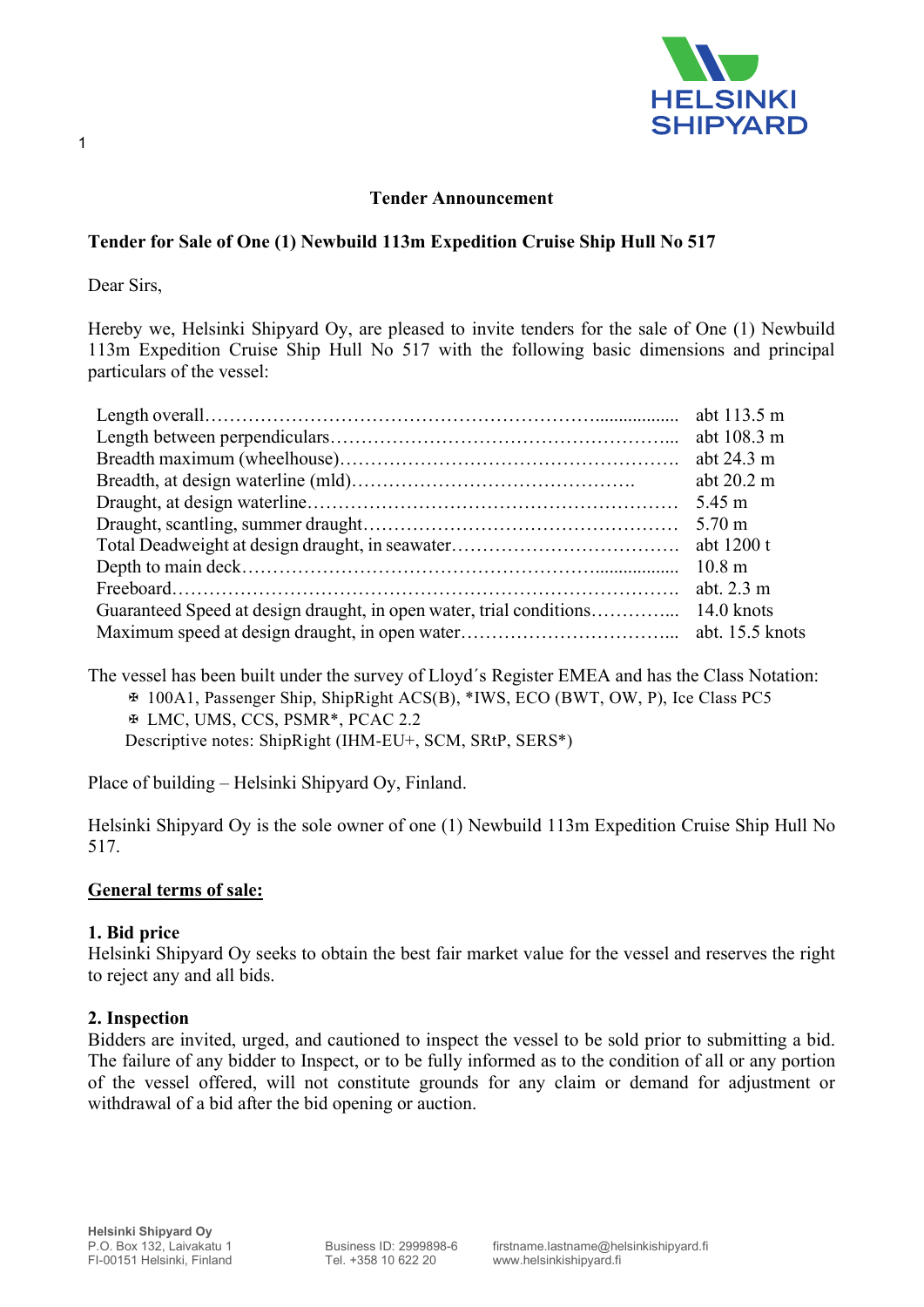

## 3. Condition of the vessel

The vessel is offered for sale and will be sold "As Is" and "Where Is" without representation, warranty, or guaranty as to quantity, quality, title, character, condition, size, or kind, or that the same is in condition or fit to be used for the purpose for which intended, and no claim for any allowance or deduction upon such grounds will be considered after the bid opening or conclusion of an auction.

## 4. Submission of bid

Each bidder can submit one bid only.

## 5. Revocation of bid and default

In the event of revocation of a bid after the opening of bids or conducting of an auction but prior to acceptance, or in the event of revocation of a bid after notice of acceptance, or in the event of any default by the successful bidder in the performance of the contract of sale created by such acceptance, or in the event of failure by the successful bidder to consummate the transaction, Helsinki Shipyard Oy shall have the right at any time to revoke or withdraw such election in which event his rights hereinbefore contained shall revive or subsist as if Helsinki Shipyard Oy had not made such election under this condition / Helsinki Shipyard Oy may avail itself of any legal or equitable rights which it may have under the bid or contract of sale.

## 6. Title evidence

Any title evidence, desired by the successful bidder, will be procured by the successful bidder at the sole cost and expense of the successful bidder. Helsinki Shipyard Oy will, however, cooperate with the successful bidder or his authorized agent in this connection, and will permit examination and inspection of such deeds, abstracts, affidavits of title, or other documents relating to the title of the vessel involved, as it may have available. It is understood that Helsinki Shipyard Oy will not be obligated to pay for any expense incurred in connection with title matters or survey of the property.

# 7. Title

If a bid for the purchase of the vessel is accepted, the seller's interest will be conveyed by a bill of sale in conformity with English law.

## 8. Possession

Upon completion of the sale and purchase, possession of the vessel shall be automatically and immediately deemed to have passed to the purchaser whether or not the purchaser has in fact taken physical possession or obtained delivery of the vessel.

## 9. Documentary stamps and cost of recording

The successful bidder shall pay all taxes and fees imposed on this transaction and shall obtain at bidder's own expense and affix to all instruments of conveyance and security documents such revenue and documentary stamps as may be required by local law. All instruments of conveyance and security documents shall be placed on record in the manner prescribed by local recording statutes at the successful bidder's expense.

### 2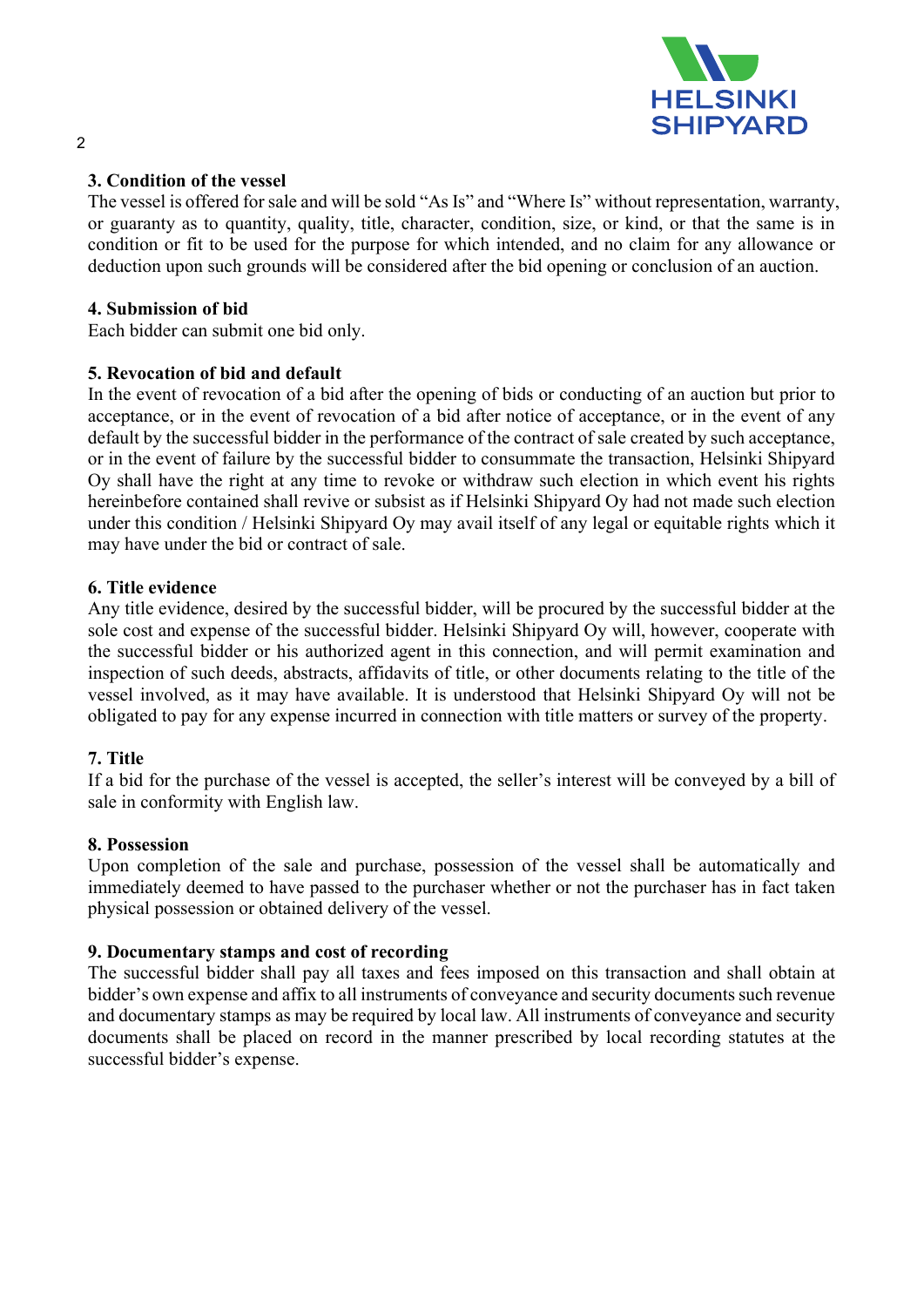

# 10. Contract

The successful bidder and Helsinki Shipyard Oy shall make a contract of sale based on Norwegian Sale Form 2012 which may be amended and supplemented by the contracting parties as necessary. Governing law of the contract of sale shall be English law.

# Time schedule:

| Opening of tender                       | 13 June 2022               |
|-----------------------------------------|----------------------------|
| Last date for submission of application | 24 June 2022               |
| Announcement of the winner              | $\frac{1}{2}$ 01 July 2022 |
| Signing of a sale agreement             | 11 July 2022               |
| Delivery of the vessel                  | 19 July 2022               |

Applications received after: 23:59 EET, 24/06/2022 will not be accepted for review.

The complete bidding process will be online (E-tendering). All the notifications regarding this Tender Announcement hereafter will be published online on website https://helsinkishipyard.fi/en/

The bid can be submitted in electronic format using the email sales vega@helsinkishipyard.fi

### 3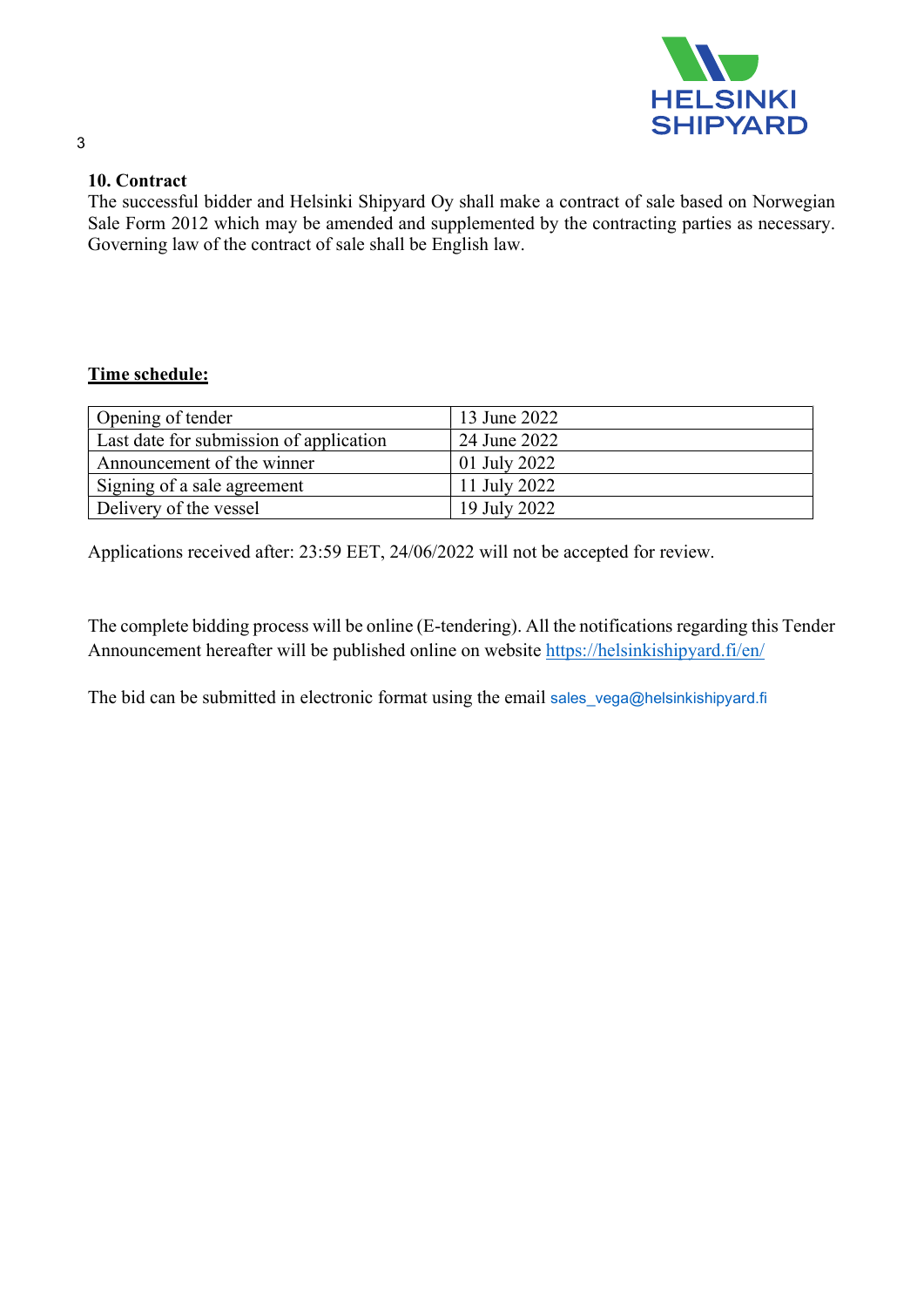

### FORM OF TENDER

To: Helsinki Shipyard Oy P.O. Box 132, Laivakatu 1, FI-00151 Helsinki, Finland

| Dear Sirs,                                                                                                   |  |                                                                                                                                                                                                                                |                      |  |
|--------------------------------------------------------------------------------------------------------------|--|--------------------------------------------------------------------------------------------------------------------------------------------------------------------------------------------------------------------------------|----------------------|--|
| $1. I/We$ , $\qquad \qquad \qquad$                                                                           |  |                                                                                                                                                                                                                                |                      |  |
|                                                                                                              |  | No. So of the result of the result of the result of the results of the results of the results and the results of the results of the results and results and results of the results of the results of the results of the result |                      |  |
| following basic dimensions and principal particulars from Helsinki Shipyard Oy at the price listed as below: |  |                                                                                                                                                                                                                                |                      |  |
|                                                                                                              |  |                                                                                                                                                                                                                                | abt 113.5 m          |  |
|                                                                                                              |  |                                                                                                                                                                                                                                | abt 108.3 m          |  |
|                                                                                                              |  |                                                                                                                                                                                                                                |                      |  |
|                                                                                                              |  |                                                                                                                                                                                                                                | abt $20.2 \text{ m}$ |  |
|                                                                                                              |  |                                                                                                                                                                                                                                | 5.45 m               |  |
|                                                                                                              |  |                                                                                                                                                                                                                                | $5.70 \text{ m}$     |  |
|                                                                                                              |  |                                                                                                                                                                                                                                | abt 1200 t           |  |
|                                                                                                              |  |                                                                                                                                                                                                                                | $10.8 \text{ m}$     |  |
|                                                                                                              |  |                                                                                                                                                                                                                                | abt. $2.3 \text{ m}$ |  |
|                                                                                                              |  |                                                                                                                                                                                                                                |                      |  |
|                                                                                                              |  |                                                                                                                                                                                                                                |                      |  |

I/We, shall buy the vessel indicated above subject to the conditions contained in the general terms of sale of the Tender Announcement ("the General Terms").

2. I/We agree that in the event of this offer being accepted in accordance with the said General Terms on or before the 19th of July, 2022 or such other subsequent time and date as prescribed by Helsinki Shipyard Oy at its sole and absolute discretion I/We will pay the purchase price in the amount of and complete the purchase of the vessel in accordance with the said General Terms.

3. In consideration of your agreeing to consider my/our tender together with all timely and conforming tenders (but without any obligation on your part to accept this or any other tenders), I/We agree to keep this offer open in full force and effect up to and until 19th of July, 2022 and I/We acknowledge that if this offer is for an any reason withdrawn on or before such date, Helsinki Shipyard Oy may avail itself of any legal or equitable rights which it may have under the bid or contract of sale.

4. I/We understand that Helsinki Shipyard Oy shall not be bound to accept the highest or any tender that may be received.

5. The following KYC-documents are attached to this form of tender:

- 1) Certified copy Certificate of incorporation;
- 2) Certified copy Certificate of good standing, if applicable;
- 3) Certified copy Company constitution;
- 4) Certified copy most recent management account and audited financial statements
- 5) Certified copy Ownership Structure Chart
- 6) Certified copy Register of Directors
- 7) Certified copy Register of Shareholders (for Identification of UBO(s))

4